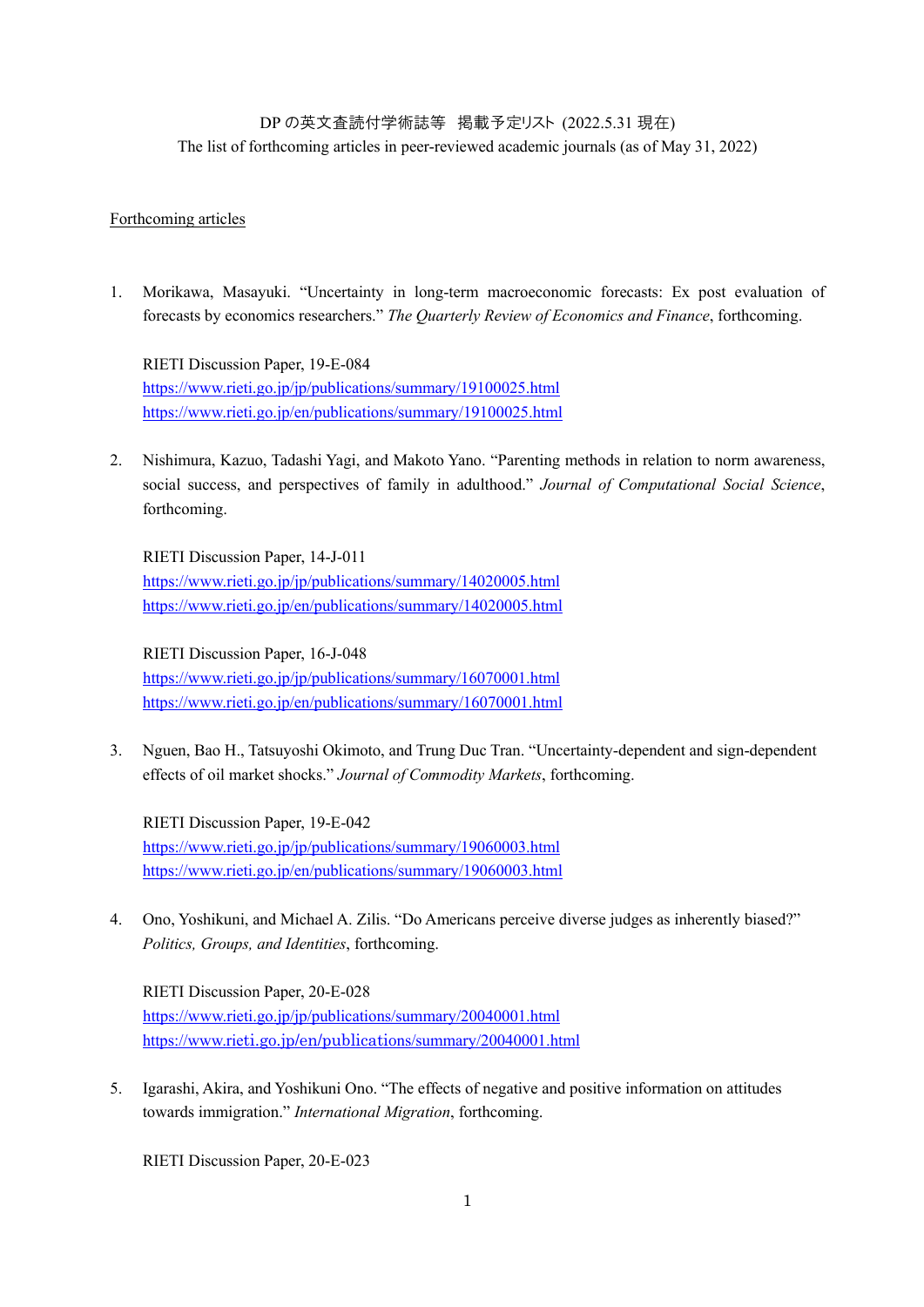<https://www.rieti.go.jp/jp/publications/summary/20030015.html> <https://www.rieti.go.jp/en/publications/summary/20030015.html>

6. Kwon, Seokbeom, Kazuyuki Motohashi, and Kenta Ikeuchi. "Chasing two hares at once? Effect of joint institutional change for promoting commercial use of university knowledge and scientific research." *The Journal of Technology Transfer*, forthcoming.

RIETI Discussion Paper, 21-E-026 [https://www.rieti.go.jp/jp/publications/summary/21030025.html](https://www.rieti.go.jp/jp/publications/summary/20120005.html) <https://www.rieti.go.jp/en/publications/summary/21030025.html>

7. Adachi, Yusuke, Hikaru Ogawa, and Masafumi Tsubuku. "Measuring productivity dynamics in Japan: A quantile approach." *Empirical Economics*, forthcoming.

RIETI Discussion Paper, 19-E-015 <https://www.rieti.go.jp/jp/publications/summary/19030014.html> <https://www.rieti.go.jp/en/publications/summary/19030014.html>

8. Koster, Hans R.A., Takatoshi Tabuchi, and Jacques-François Thisse. "To be connected or not to be connected? The role of long-haul economies." *Journal of Economic Geography*, forthcoming.

RIETI Discussion Paper, 21-E-003 <https://www.rieti.go.jp/jp/publications/summary/21010007.html> <https://www.rieti.go.jp/en/publications/summary/21010007.html>

9. Fujiwara, Ippei, and Yuichiro Waki. "The Delphic forward guidance puzzle in New Keynesian models." *Review of Economic Dynamics*, forthcoming.

RIETI Discussion Paper, 16-E-027 <https://www.rieti.go.jp/jp/publications/summary/16030028.html> <https://www.rieti.go.jp/en/publications/summary/16030028.html>

10. Horiuchi, Yusaku, and Yoshikuni Ono. "Susceptibility to threatening information and attitudes toward refugee resettlement: The case of Japan." *Journal of Peace Research*, forthcoming.

RIETI Discussion Paper, 18-E-050 <https://www.rieti.go.jp/jp/publications/summary/18070013.html> <https://www.rieti.go.jp/en/publications/summary/18070013.html>

11. Kano, Kazuko, Takashi Kano, and Kazutaka Takechi." The price of distance: Pricing-to-market and geographic barriers." *Journal of Economic Geography*, forthcoming.

RIETI Discussion Paper, 15-E-017 <https://www.rieti.go.jp/jp/publications/summary/15020007.html>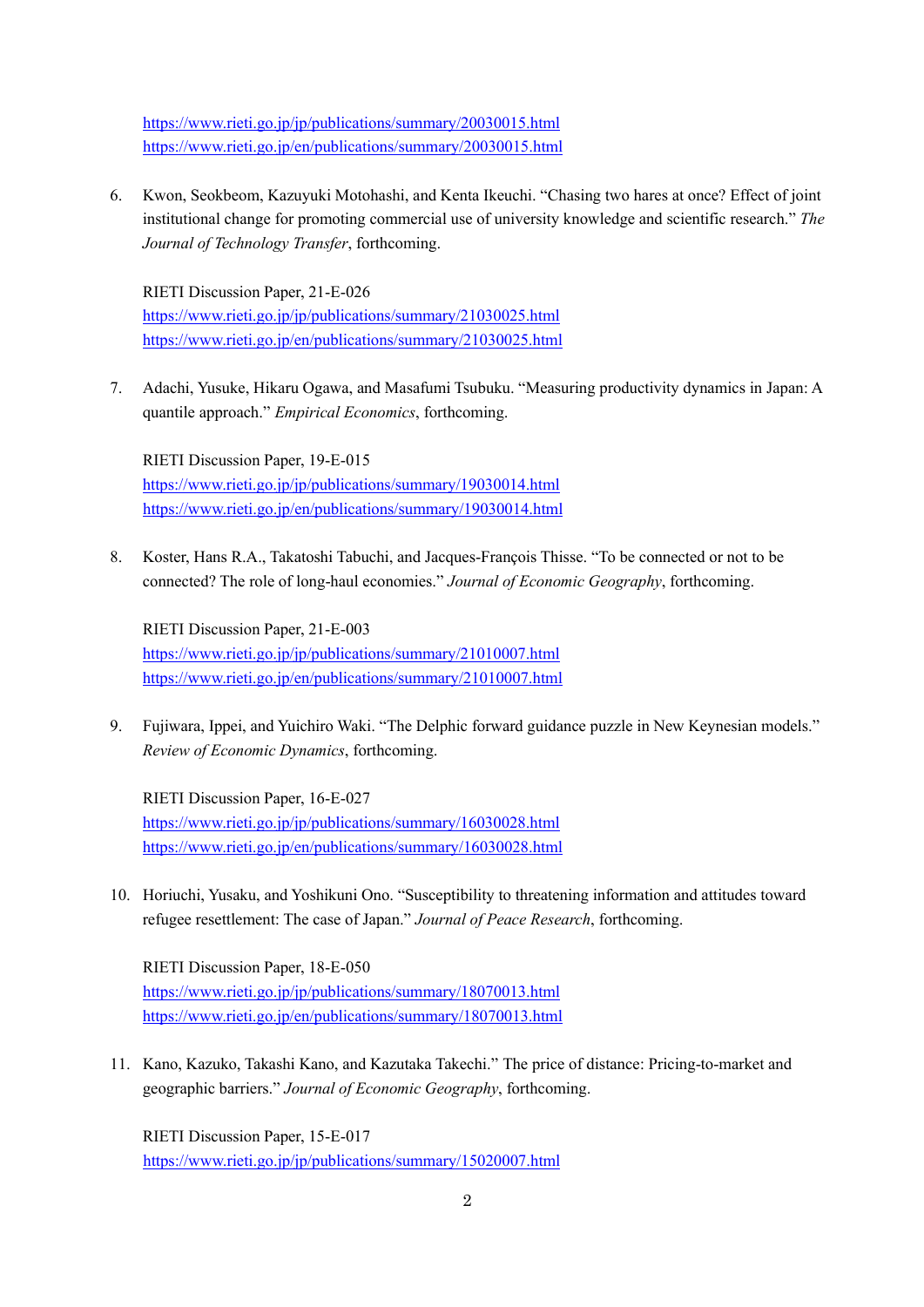<https://www.rieti.go.jp/en/publications/summary/15020007.html>

12. Morikawa, Masayuki. "Firms' subjective uncertainty and forecast errors: Survey evidence from Japan." *Applied Economics Letters*, forthcoming.

RIETI Discussion Paper, 19-E-055 <https://www.rieti.go.jp/jp/publications/summary/19070011.html> <https://www.rieti.go.jp/en/publications/summary/19070011.html>

13. Shimamoto, Daichi, Yasuyuki Todo, Yu Ri Kim, and Petr Matous. "Identifying and decomposing peer effects on decision-making using a randomized controlled trial." *Empirical Economics*, forthcoming.

RIETI Discussion Paper, 16-E-083 <https://www.rieti.go.jp/jp/publications/summary/16080006.html> <https://www.rieti.go.jp/en/publications/summary/16080006.html>

14. Okubo, Toshihiro, Tetsuji Okazaki, and Eiichi Tomiura. "Industrial cluster policy and transaction networks: Evidence from firm-level data in Japan." *Canadian Journal of Economics Revue Canadienne d'économique*, forthcoming.

RIETI Discussion Paper, 16-E-071 <https://www.rieti.go.jp/jp/publications/summary/16050009.html> <https://www.rieti.go.jp/en/publications/summary/16050009.html>

15. Hara, Hiromi. "The effect of public-sponsored job training in Japan." *Journal of the Japanese and International Economies*, forthcoming.

RIETI Discussion Paper, 21-E-027 <https://www.rieti.go.jp/jp/publications/summary/21030027.html> <https://www.rieti.go.jp/en/publications/summary/21030027.html>

16. Kainuma, Shuhei, and Yukiko U. Saito. "China's impact on regional employment: Propagation through input-output linkages and co-location pattern." *The World Economy*, forthcoming.

RIETI Discussion Paper, 20-E-054 <https://www.rieti.go.jp/jp/publications/summary/20050017.html> <https://www.rieti.go.jp/en/publications/summary/20050017.html>

17. Kiyota, Kozo, and Yoshinori Kurokawa, "Factor intensity reversals redux: Feenstra is right!" *Review of International Economics*, forthcoming.

RIETI Discussion Paper, 17-E-021 <https://www.rieti.go.jp/jp/publications/summary/17030013.html> <https://www.rieti.go.jp/en/publications/summary/17030013.html>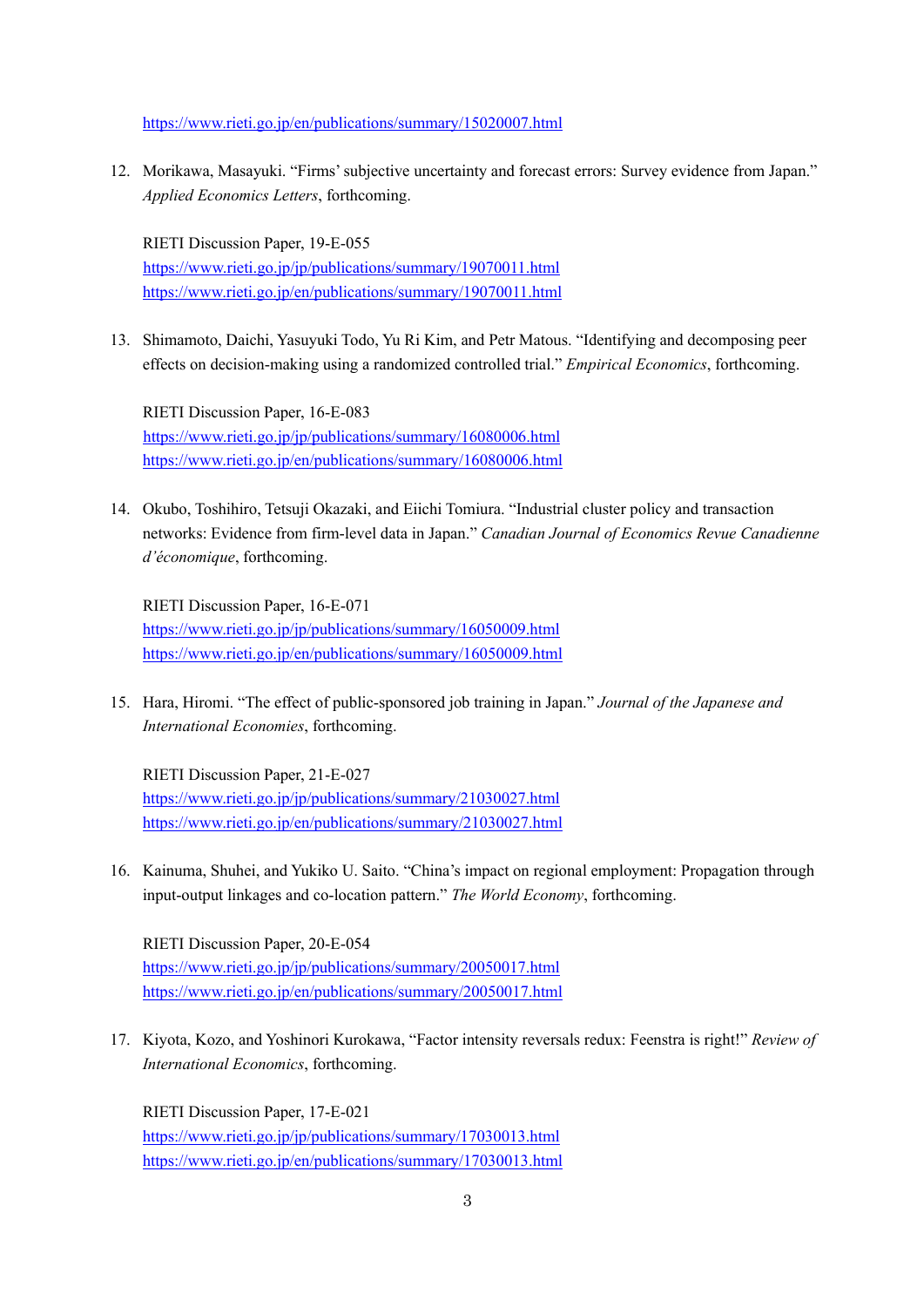18. Liu, Yang. "Labour segmentation and outmigration in Japan: Evidence using firm–worker matching data." *International Migration*, forthcoming.

RIETI Discussion Paper, 18-E-028 <https://www.rieti.go.jp/jp/publications/summary/18050002.html> <https://www.rieti.go.jp/en/publications/summary/18050002.html>

- 19. Nishimura, Junichi, Sadao Nagaoka, and Mariko Yoneyama-Hirozane. "The impact of science-intensive drugs on longevity and cure rate: Evidence from new prescription drugs launched in Japan." *Journal of The Japanese and International Economies*, forthcoming.
- 20. Honjo, Yuji, and Koki Kurihara. "Graduation of initial public offering firms from junior stock markets: Evidence from the Tokyo Stock Exchange." *Small Business Economics*, forthcoming.

RIETI Discussion Paper, 21-E-049 <https://www.rieti.go.jp/jp/publications/summary/21060014.html> <https://www.rieti.go.jp/en/publications/summary/21060014.html>

21. Thorbecke, Willem. "Understanding the transmission of COVID-19 news to French financial markets in early 2020." *International Economics*, forthcoming.

RIETI Discussion Paper, 21-E-037 <https://www.rieti.go.jp/jp/publications/summary/21050001.html> <https://www.rieti.go.jp/en/publications/summary/21050001.html>

22. Ito, Hiroyuki, and Phuong Tran. "Emerging market economies' challenge: Managing the yield curve in a financially globalized world." *Open Economies Review*, forthcoming.

RIETI Discussion Paper, 19-E-012 <https://www.rieti.go.jp/jp/publications/summary/19020014.html> <https://www.rieti.go.jp/en/publications/summary/19020014.html>

- 23. Saxegaard, Elif C. Arbatli, Steven J. Davis, Arata Ito, and Naoko Miake. "Policy uncertainty in Japan." *Journal of the Japanese and International Economies*, forthcoming.
- 24. Igarashi, Akira, and Yoshikuni Ono. "Who should call for advocacies? The influence of rights advocates on the public's attitude toward immigrants' voting rights in Japan." *Journal of East Asian Studies*, forthcoming.

RIETI Discussion Paper, 22-E-008 <https://www.rieti.go.jp/jp/publications/summary/22020005.html> <https://www.rieti.go.jp/en/publications/summary/22020005.html>